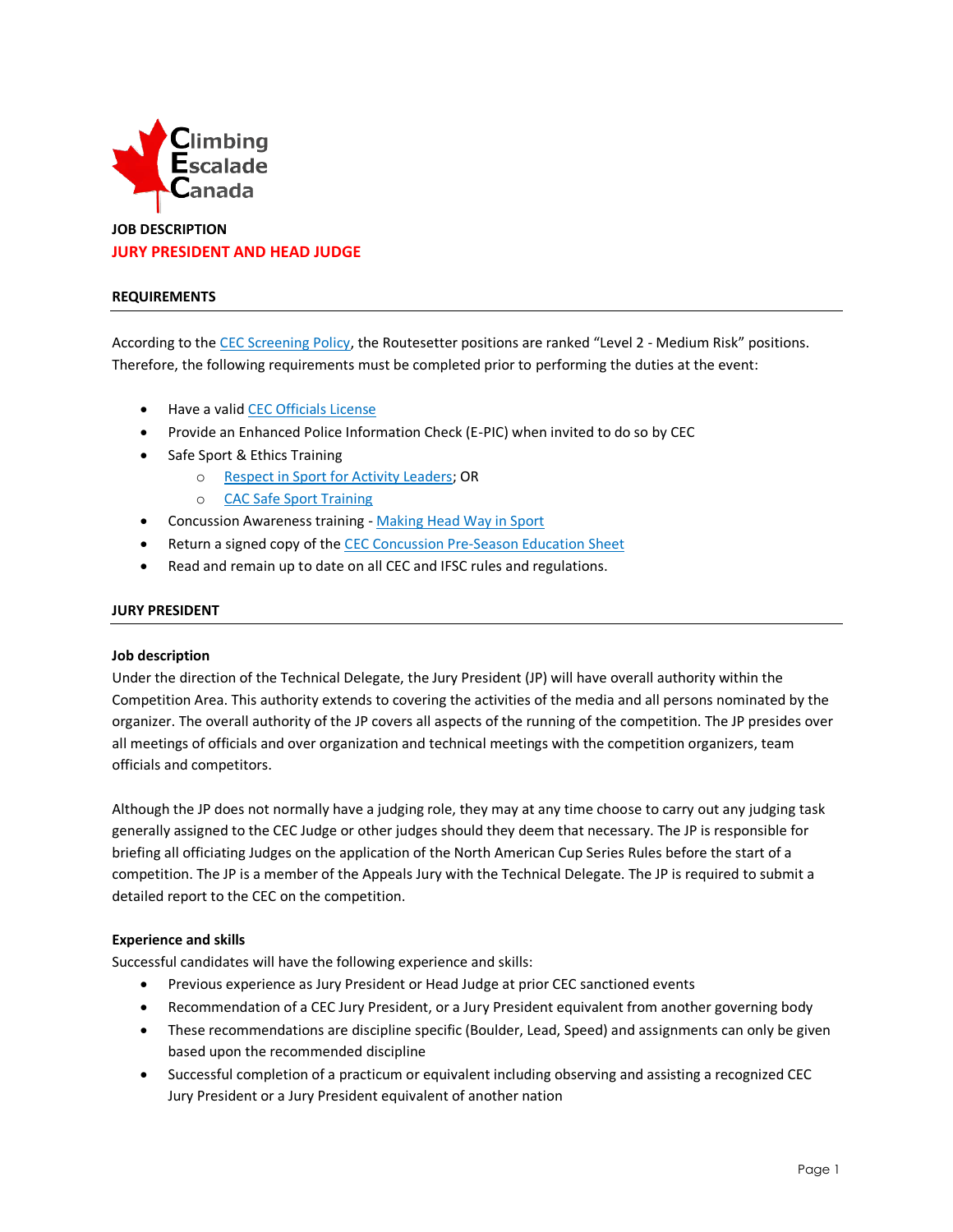$\circ$  The CEC Jury President, or their equivalent, will make a recommendation to the CEC for certification or make a recommendation for the CEC Jury President practicum to continue

# **HEAD JUDGE**

#### **Job description**

The Head Judge is appointed by the CEC to assist the Jury President in undertaking all aspects of judging a competition. The Head Judge is responsible for announcing the publication of start and result lists, appeals, and any important changes to the competition program.

The Head Judge shall be fully informed of the technical rules and regulations governing competitions approved by the CEC, and shall be instructed in their duties by, and work under the direction of the Jury President. The Head Judge may act as a member of the Appeals Jury with the Technical Delegate if the JP has been involved in the original decision.

## **Experience and skills**

Successful candidates will have the following experience and skills:

- Previous experience as CEC (Head) Judge
- Previous experience as Head Judge at PTSO level
- Recommendation from a CEC Jury President
- Profound knowledge of the CEC competition rules as well as the logistics related to competitions
- Successful completion of a practicum including observing and assisting a CEC Judge during a CEC sanctioned event

#### **COMPENSATION**

#### **Compensation includes:**

- Accommodation as booked and/or approved by the CEC Coordinator
	- o Successful candidates are expected to share a double occupancy room with another official of the same gender identification
- Food per diem (\$40/working day)
- Daily Contract fee as follows:

|                           | <b>NACS</b> | <b>CEC Events</b> | Perdiem |
|---------------------------|-------------|-------------------|---------|
| <b>Technical Delegate</b> | \$400.00    | \$300.00          | \$40.00 |
| <b>Jury President</b>     | \$400.00    | \$300.00          | \$40.00 |
| Head Judges               | \$300.00    | \$225.00          | \$40.00 |

## **SELECTION PROCESS**

The selection committee for Jury President and CEC Judge positions for the CEC events is as follows:

- CEC Coordinator
- CEC Executive Director
- CEC Technical Delegate